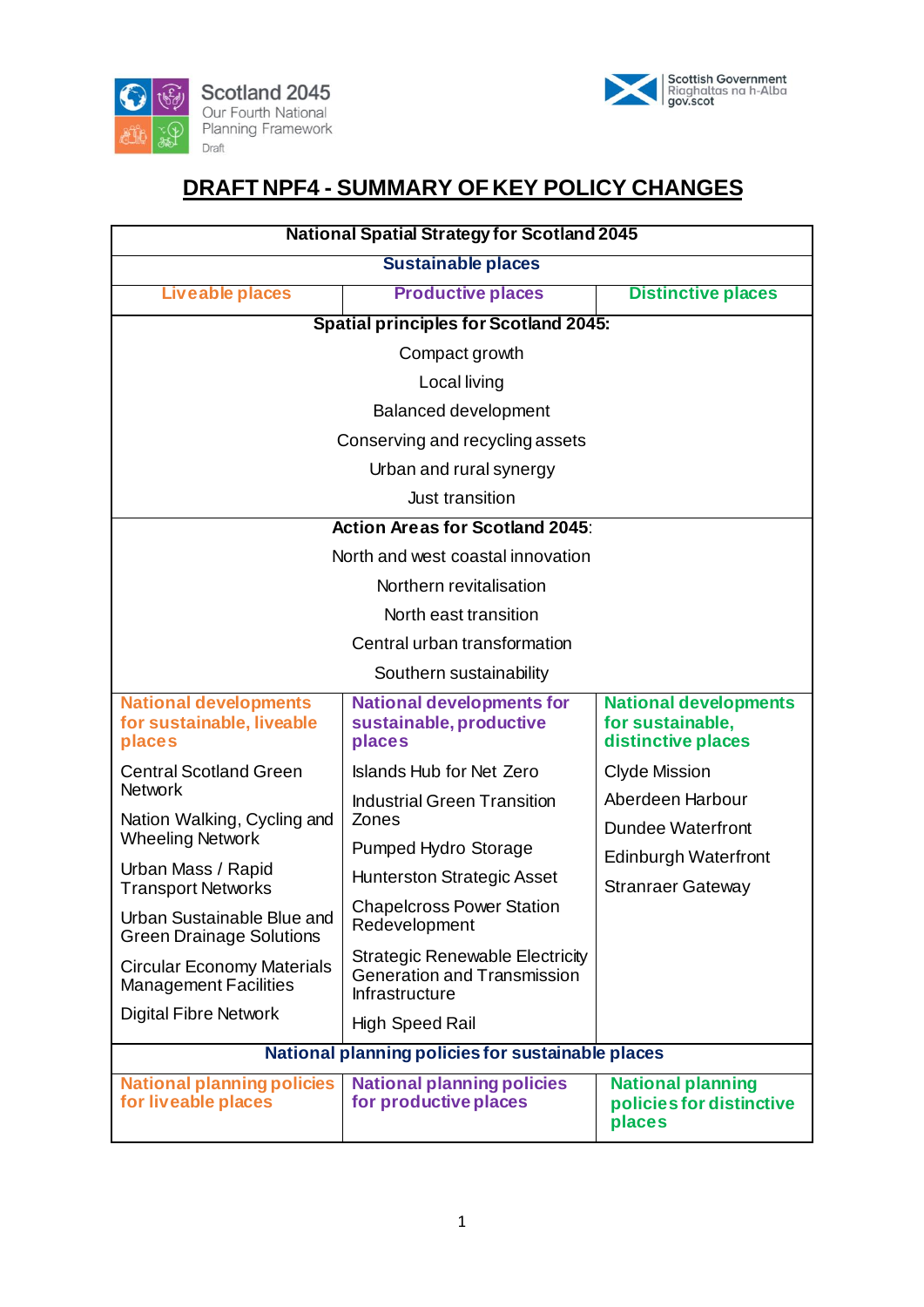



# **NET ZERO AND NPF4 – KEY CHANGES / HEADLINES**

- Our new national spatial strategy sets out a vision for more sustainable locations and types of development in Scotland to achieve net-zero.
- A set of six spatial principles aims to achieve a more balanced and productive use of land in the future through compact growth, local living, and by making better use of existing assets.
- The contribution of each part of Scotland to this vision is set out in five action areas which are described at a regional strategic focus scale.
- A series of 18 National Developments will support delivery of the spatial strategy. Each has a crucial role to play in supporting our transition to netzero whilst making the most of the special qualities of our places.
- New and updated planning policies back this up with key changes including:
	- A requirement to give significant weight to the **Global Climate Emergency** in plans and decisions.
	- Requiring all developments to contribute to **nature recovery,** and expanding blue / green infrastructure to build resilience and improve our health and quality of life.
	- Ensuring we adapt to future climate impacts by considering **flood risk, infrastructure resilience, temperature change and coastal vulnerability.**
	- Enabling the infrastructure we will need including **green energy, heat networks, facilities for a circular economy, and sustainable transport.**
	- **Promoting local liveability** through 20 minute neighbourhoods, reducing the need to travel, and supporting an infrastructure-first approach by directing development to existing city, town and neighbourhood centres and supporting sustainable rural communities.
	- **Limiting out-of-town and greenfield development** and making better use of vacant and derelict land and empty buildings.
	- **Not supporting peat or fossil fuel extraction.**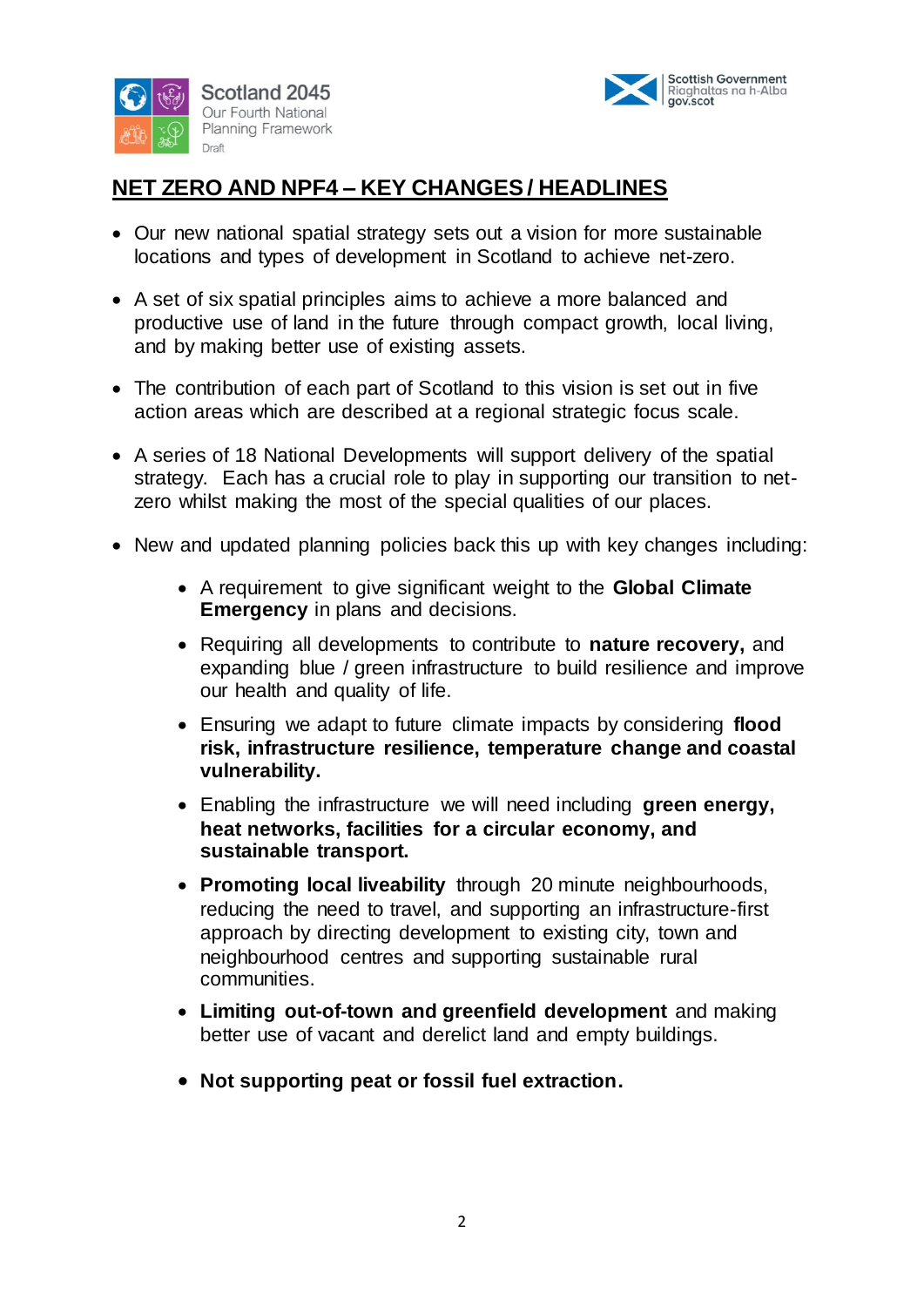



**POLICY SUMMARY**

## **NATIONAL PLANNING POLICIES FOR SUSTAINABLE PLACES**

- 1. Confirmation that the **purpose of planning** is to manage the use and development of land in the long term public interest, contribute to Scotland's national outcomes and the UN Sustainable Development Goals.
- 2. A new policy requires planning authorities to give significant weight to the **global climate emergency** when considering development proposals.
- 3. A new policy responding to the **nature emergency** requires plans and proposals to contribute to the enhancement of biodiversity.
- 4. Confirmation that planning should respect, protect and fulfil **human rights**, seek to eliminate **discrimination** and promote **equality.**
- 5. A new policy requires national and major developments to contribute to **community wealth building.**
- 6. An updated policy on **design, quality and place** requires plans and proposals to reflect the six qualities of successful places.

#### **NATIONAL PLANNING POLICIES FOR LIVEABLE PLACES**

- 7. A new policy on **local living** requires plans and proposals to support the principle of 20 minute neighbourhoods.
- 8. A new policy requires local development plans and delivery programmes to be based on an **infrastructure-first** approach. Proposals must also reflect the Scottish Government Infrastructure Investment Hierarchy to use existing infrastructure capacity first, and mitigate their impact.
- 9. An updated approach to providing **quality homes.** This requires authorities to set out a deliverable housing land pipeline, encourages affordability and choice, recognises the accommodation needs of Gypsy / Travellers, and expects proposals for larger scale housing developments to be supported by a statement of community benefit. Proposals should be in sustainable locations and will only be supported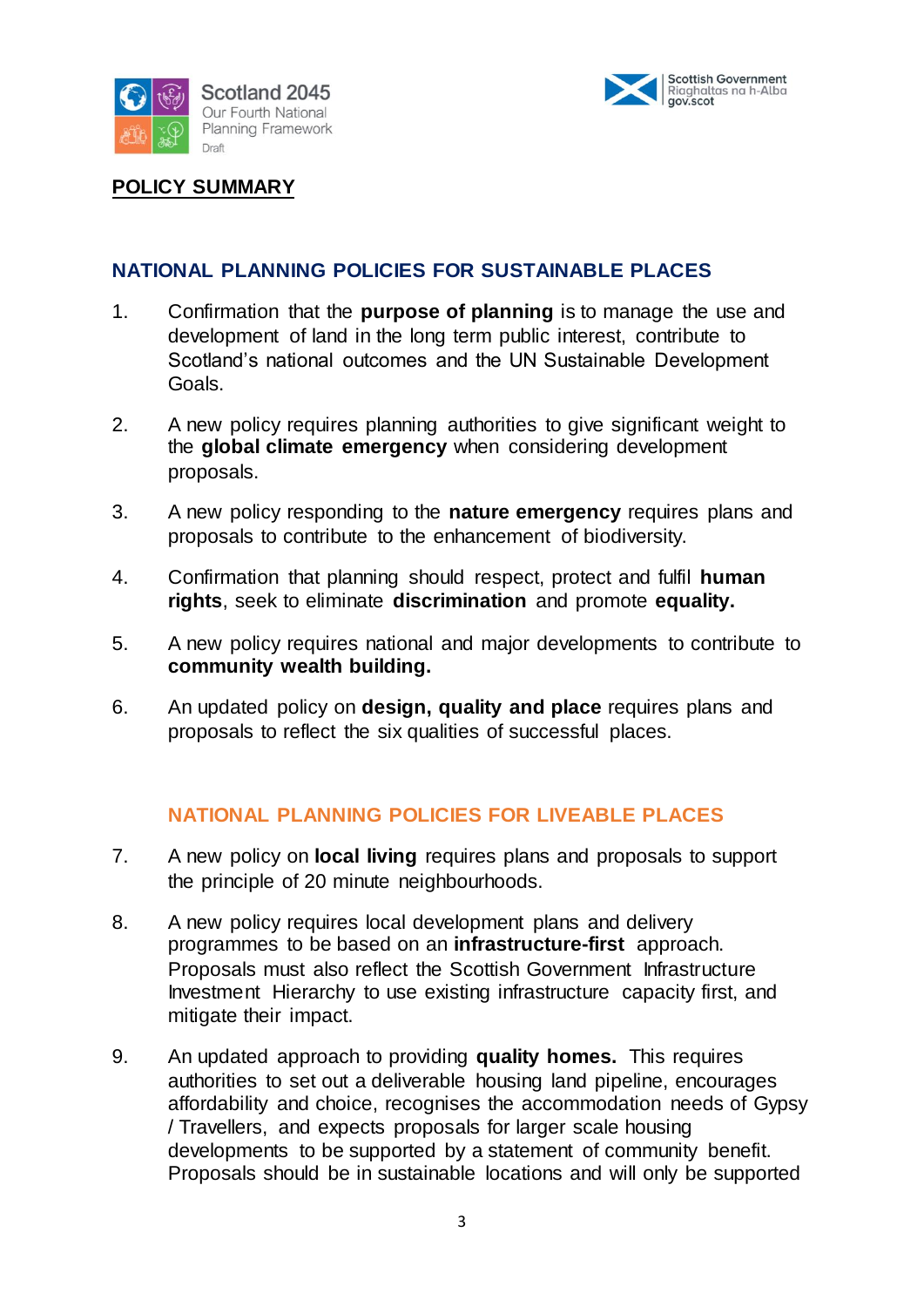



if allocated in the local development plan, unless it is for affordable homes, small scale or rural development, or where there is evidence that build-out is exceeding the timelines set out in the delivery programme.

- 10. An updated policy on **sustainable transport and active travel.** This aims to reduce the need to travel by discouraging applications for significant travel generating uses at locations which rely on private car usage. Provision of active travel is actively encouraged.
- 11. An updated and expanded policy on **heat and cooling** requiring alignment with the area's Local Heat and Energy Efficiency Strategy. Proposals should be designed to connect with existing or future heat networks. Where there is no effective solution available, an alternative low or zero emissions heating system should be provided. Passive or natural solutions to cooling are encouraged.
- 12. An updated policy on **blue and green infrastructure**, play and sport requires assets to be safeguarded and seeks opportunities for enhancement. New policies also protect children's outdoor play provision and design-in new opportunities for play in the built environment. Maintenance of blue-green infrastructure should also be addressed in development proposals.
- 13. An updated policy on **flooding** aims to build resilience to future climate change. Proposals on the Future Functional Floodplain will not be supported other than in limited circumstances. New infrastructure must build in flood risk mitigation. Impermeable surfaces are discouraged, and proposals must use blue and green infrastructure where practicable for drainage of surface water.
- 14. A new policy on **lifelong health and wellbeing** aims to create healthier places and requires a Health Impact Assessment of any proposals considered likely to generate significant health effects. Development that will significantly adversely affect air quality or generate unacceptable noise is not supported. Local food growing is encouraged.
- 15. An updated policy on **safety** sets out requirements to take into account potential impacts of new development on major-accident hazard sites.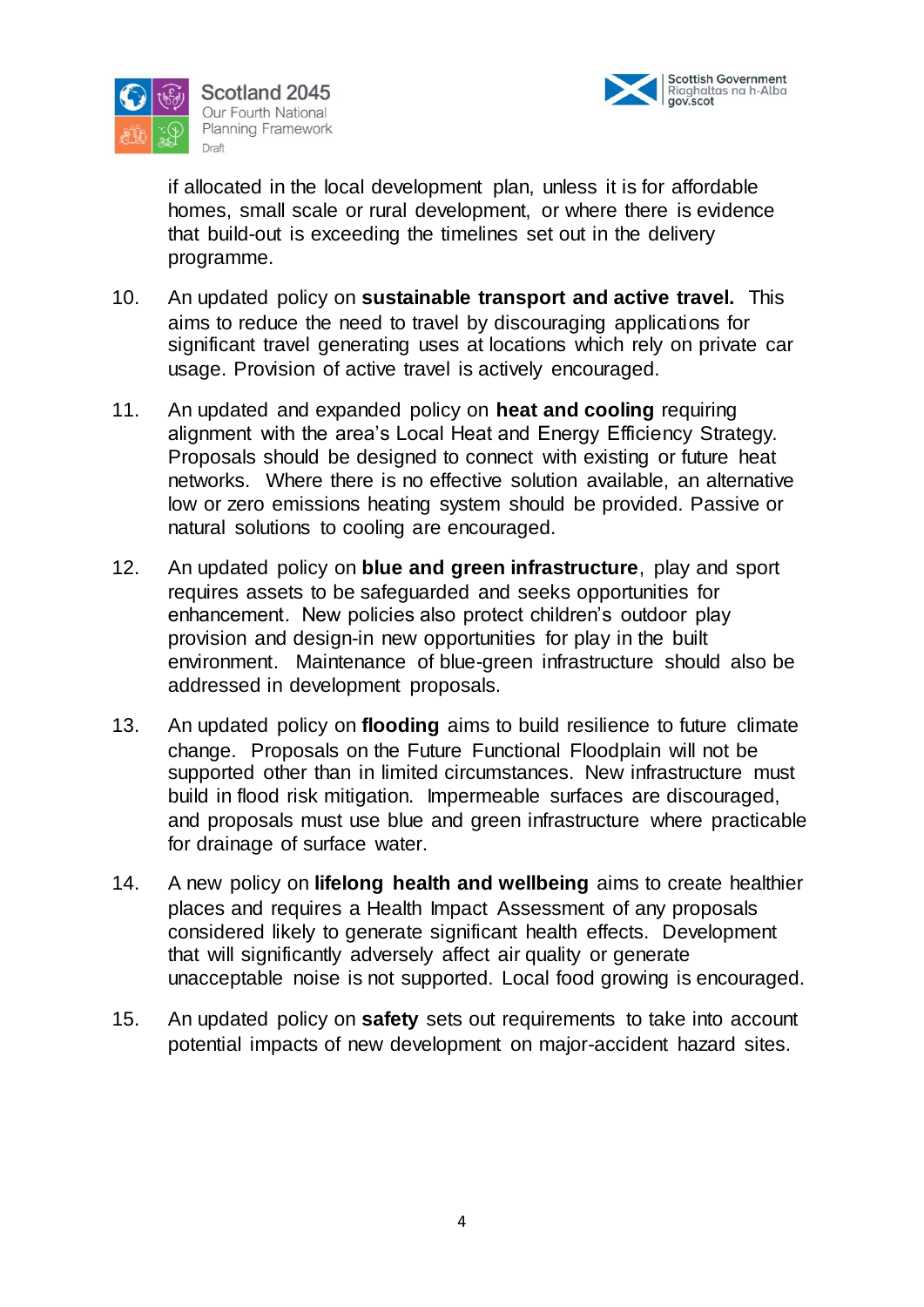



#### **NATIONAL PLANNING POLICIES FOR PRODUCTIVE PLACES**

- 16. Updated policy on **business and employment** requires development plans to identify employment land, and supports business development as well as alternative ways of working and micro-businesses.
- 17. A new policy on **sustainable tourism** supports growth of the sector in a way which manages impacts on local communities. A new policy to manage short term holiday letting is introduced, and existing facilities which have a viable use are protected.
- 18. A new policy on **culture and creativity** recognises the importance of the sector and requires proposals to make provision for public art, encourages creative and cultural uses, protects existing venues, and reflects the agent of change principle.
- 19. Updated policies on **green energy** support renewable energy development other than in national parks and national scenic areas, subject to an assessment of their impacts on a case by case basis. Repowering of wind farms, small scale generation, negative emissions technologies and solar energy should be supported. Criteria for assessing proposals are set out.
- 20. An updated and expanded policy on **zero waste** requires plans to identify locations for new infrastructure and supports development in line with the waste hierarchy. Landfill and energy from waste proposals will only be supported where there is a demonstrable need and waste heat and / or electricity generation is included.
- 21. An updated policy on **sustainable aquaculture** supports industry needs whilst taking into account wider marine planning. Requirements to assess impacts are set out including operational effects, siting and design of cages and land based facilities.
- 22. An updated policy on **minerals** requires plans to identify a 10 year land bank at all times, safeguards resources and sets out criteria for assessing proposals for extraction. Extraction of fossil fuels is not supported other than in exceptional circumstances that are consistent with national policy, and we confirm our position of no support for the development of unconventional oil and gas in Scotland.
- 23. An updated policy on **digital infrastructure** requires proposals to incorporate appropriate, universal and future-proofed digital infrastructure. New services and technology in areas with no or low connectivity are supported.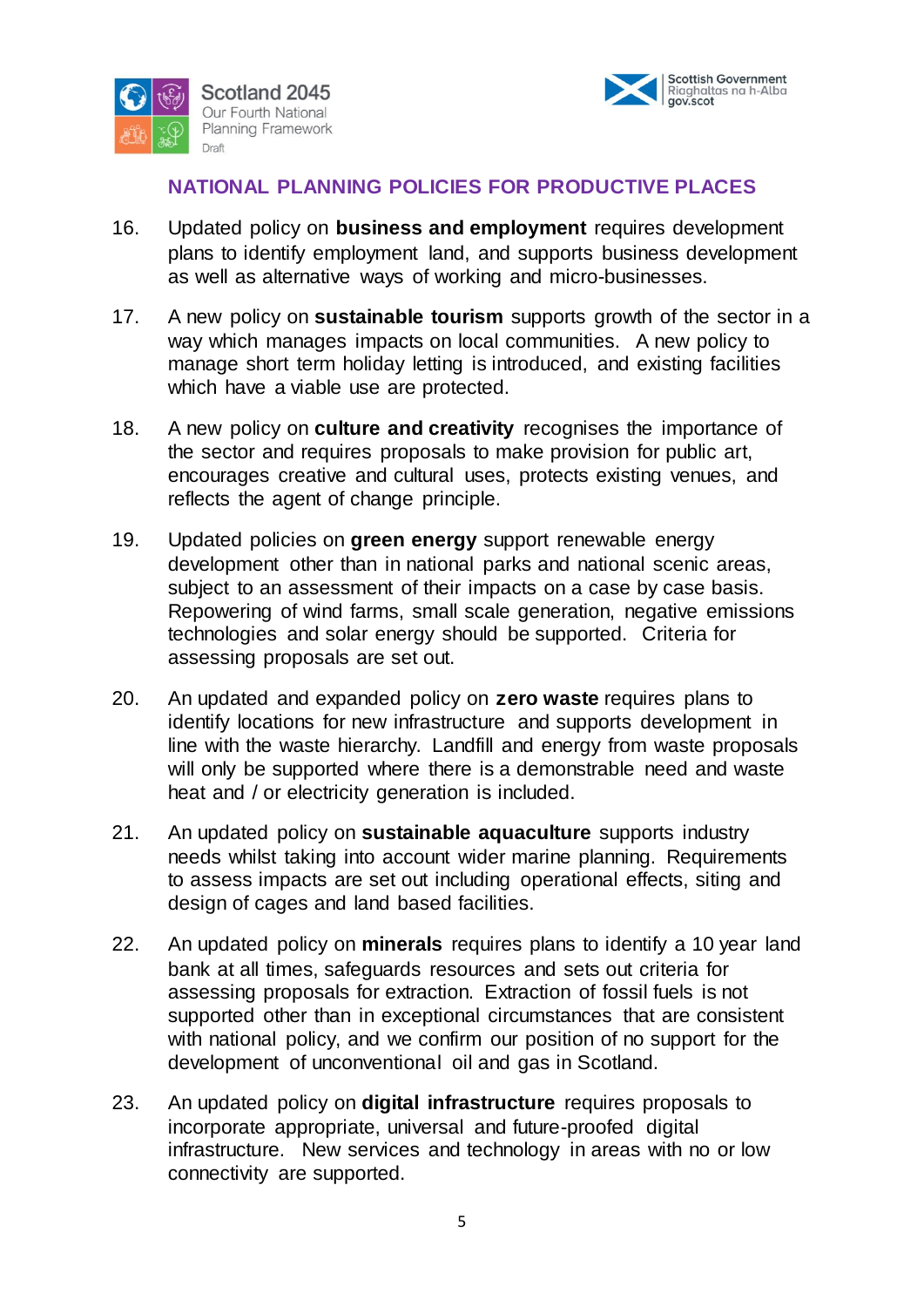



### **NATIONAL PLANNING POLICIES FOR DISTINCTIVE PLACES**

- 24. An updated policy on **city, town, commercial and local centres** aims to support lower carbon urban living.
- 25. Out-of-town development including new retail is not supported and the policy supports development which diversifies and strengthens **city, town and local centres** whilst seeking to avoid the clustering of certain developments that can have negative impacts on communities.
- 26. A **town centre first assessment** is required for all uses that generate significant footfall.
- 27. **Town centre living** is supported provided residential amenity can be achieved and commercial uses are demonstrated to be no longer viable.
- 28. An updated policy on **historic assets and places** aims to safeguard valued historic assets and places including listed buildings, conservation areas, scheduled monuments, historic gardens and designed landscapes, battlefields, and World Heritage Sites. Demolition of buildings with historic value is not supported. Proposals to sensitively repair, enhance or bring back into use buildings at risk are supported.
- 29. An updated policy on **urban edges and the green belt** aims to protect countryside around cities and towns, and limits the circumstances where green belt development can be acceptable to specific uses.
- 30. An updated and expanded policy on **vacant and derelict land and empty buildings** encourages re-use of land and buildings and discourages greenfield development unless there are no suitable brownfield alternatives.
- 31. An updated policy on **rural places** aims to support the sustainability and growth of rural communities and economies. Resettlement of previously inhabited areas is supported where it is consistent with climate change mitigation targets. Proposals for development outwith rural settlements in more remote rural areas are supported in certain circumstances. Proposals in more accessible rural areas are not supported where they would contribute to rural suburbanisation or carbased commuting.
- 32. An updated policy on **natural places** aims to protect biodiversity and landscape, including protected sites and species. Development in areas of wild land should only be supported where there are no other reasonable locations, proposals are small scale and impacts on the qualities of the area are assessed and mitigated.